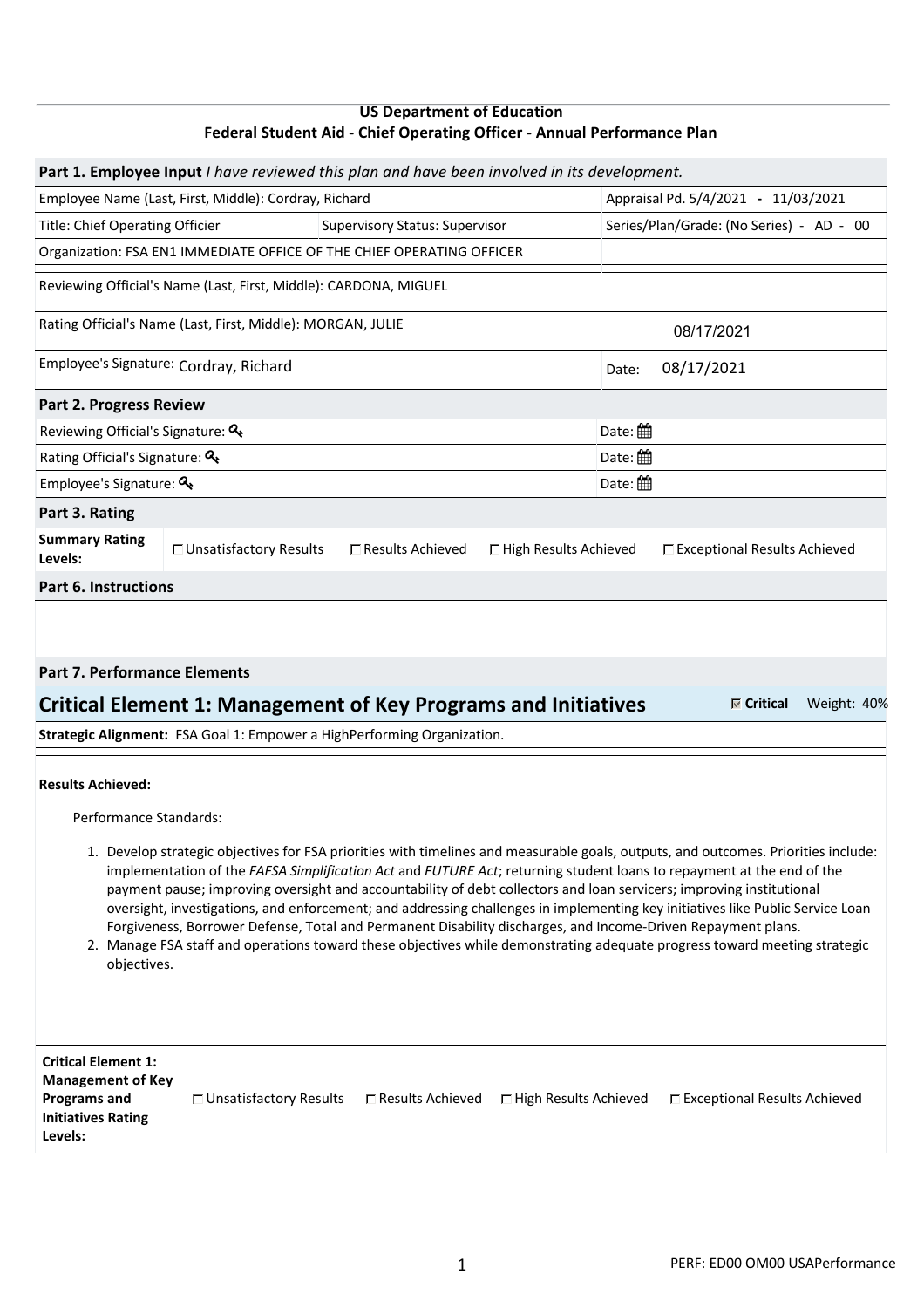# **Critical Element 2: Organizational Effectiveness Critical Critical Weight: 20%**

**Strategic Alignment:** FSA Goal 5: Enhance the Management and Transparency of the Portfolio.

#### **Results Achieved:**

Performance Standards:

- 1. Evaluate organizational structures and makes necessary adjustments to align structure and operating model to achieve FSA's strategic objectives.
- 2. Ensure processes are in place and working effectively for all major programs.
- 3. Identify under‐performing projects or programs and organize countermeasures to address performance issues.
- 4. Assess, analyze, acquire, and administer human, financial, material, and information resources in a manner that instills public trust, protects privacy, ensures cybersecurity, reduces administrative costs, and facilitates improved service in student financial aid programs.
- 5. Leverage technological resources to develop open, common, and integrated systems that enhance processes and decision‐making about student financial aid programs.
- 6. Execute the operating budget; prepare budget requests with justifications; and manage resources effectively.

| <b>Critical Element 2:</b><br>Organizational<br><b>Effectiveness Rating</b><br>Levels: | □ Unsatisfactory Results | $\Box$ Results Achieved | $\Box$ High Results Achieved | $\Box$ Exceptional Results Achieved |  |  |
|----------------------------------------------------------------------------------------|--------------------------|-------------------------|------------------------------|-------------------------------------|--|--|
| <b>Critical Element 3: Building Coalitions</b><br>Weight: 20%<br>$\mathbb F$ Critical  |                          |                         |                              |                                     |  |  |
| A CAP CAA LEEL JAAR LEEL (LAIR) (A                                                     |                          |                         |                              |                                     |  |  |

**Strategic Alignment:** FSA Goal 5: Enhance the Management and Transparency of the Portfolio.

#### **Results Achieved:**

Performance Standards:

- 1. Solicit and consider feedback from internal and external stakeholders, including students, families, student loan borrowers, and their representatives.
- 2. Coordinate with appropriate parties to maximize input from the widest range of stakeholders to facilitate an open exchange of opinion from diverse groups and minimize outsized influence of industry representatives.
- 3. Promote transparency in FSA decision‐making, processes, and the outcomes of the programs it administers.

| <b>Critical Element 3:</b> |                          |                         |                              |                                |
|----------------------------|--------------------------|-------------------------|------------------------------|--------------------------------|
| <b>Building Coalitions</b> | □ Unsatisfactory Results | $\Box$ Results Achieved | $\Box$ High Results Achieved | □ Exceptional Results Achieved |
| <b>Rating Levels:</b>      |                          |                         |                              |                                |